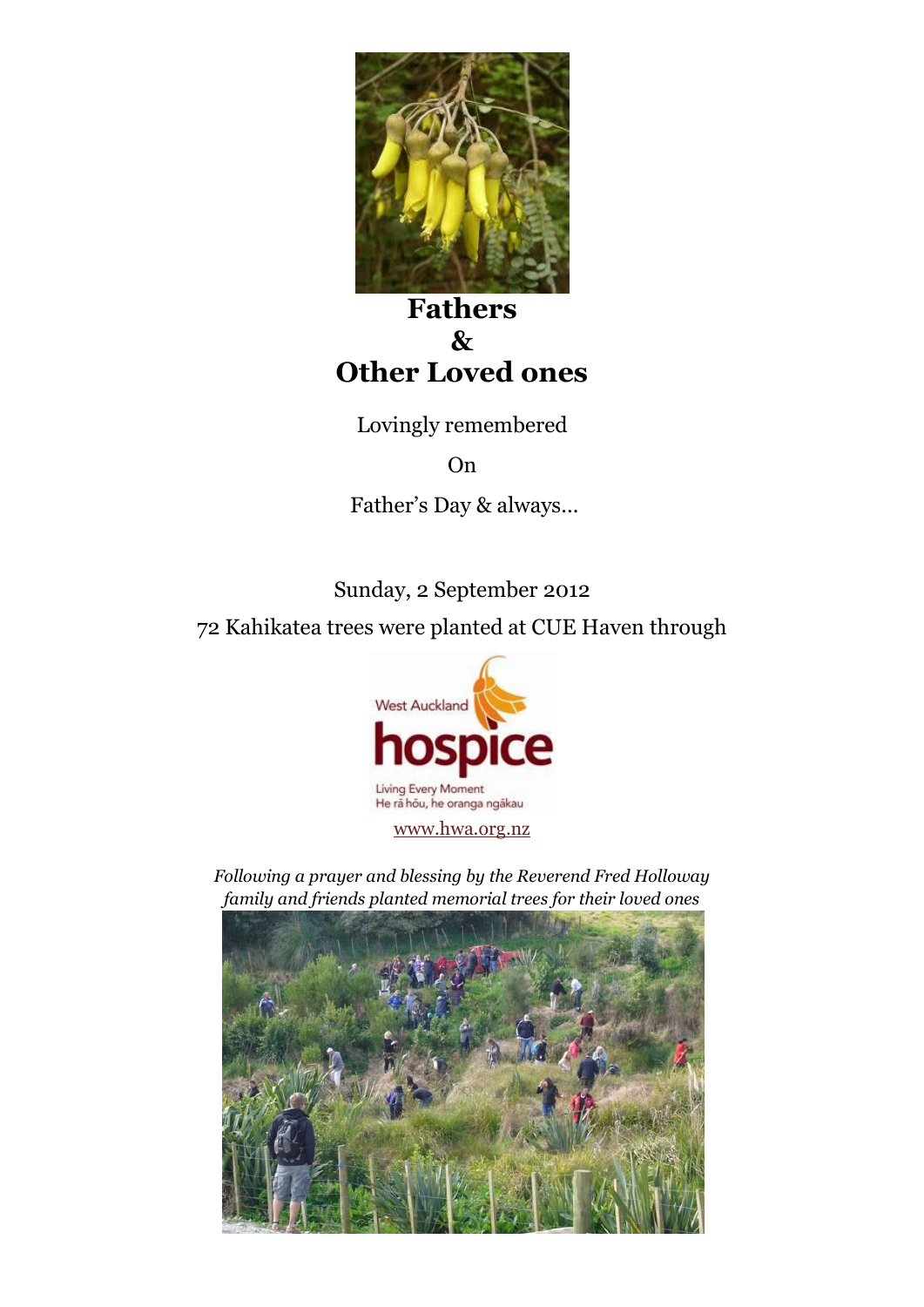Kahikatea trees were planted in memory of –

Alasi Susan Dāvid Arnold Fairbrother Bill Schwarz Brendan O'Malley Bruce Stephen Hurring Colin MacGregor David Hansen Denis France Donald James Starling Doug Chappell Earle Douglas Eric Robin Chapman Gary Jones Geoffrey Aimers Paterson Geoffrey Bennett Graeme Rowlandson Harrold Copeland Hayden Haszard Heather Joy Cameron Hugh McFadden Ian Edward Mckechnie Ivan Bligh *(2 trees)* Jack Cluitt Johannes van Beek James Sinclair Jocelyn Patricia Aston Joe Kershaw John Frost John Stuart Mitchell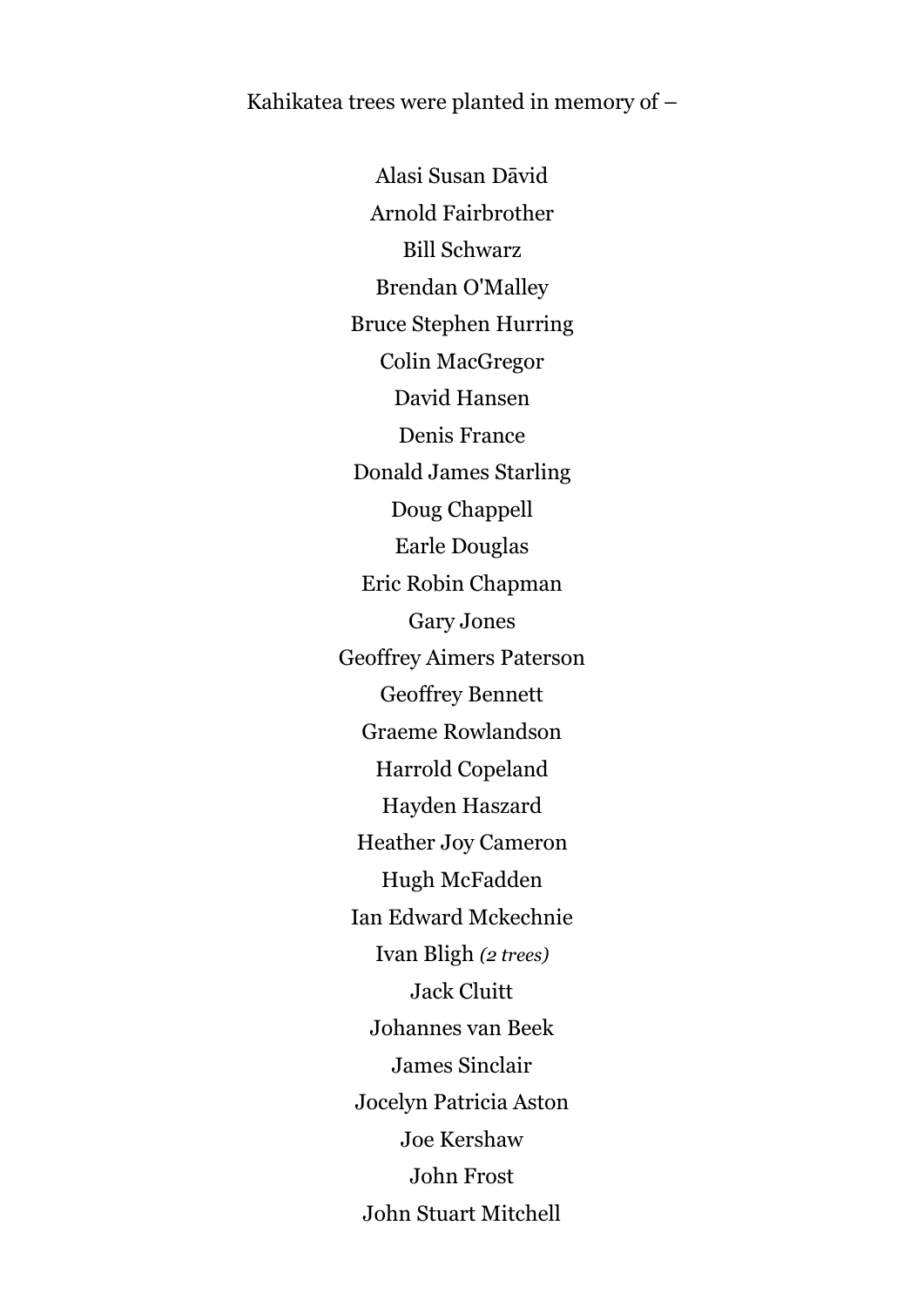John Thomas Allen John White John William Mellor Joyce, Bryan and Darryl Gardner Keith Lambert Keith Maxwell Lunt *(3 trees)* Kenneth Wraith Lawrence Brownlie Lesley Watson Liddy Kasmara Lise Sua Lorna Nicholson Lowri Elizabeth Margaret Percy Melva Knight Michael Byram Osborne Monica Fairbrother Neal Willis Nicki Koosache Owen Daniel Peter Laycock Rein Dijkstra Ron Knight Sarah McD. Sinclair Sandie Lander Stephen Hurring Susan David Terje Rossaak Thomas Broadbent Tom Nagle William Shane *And 9 other loved ones*